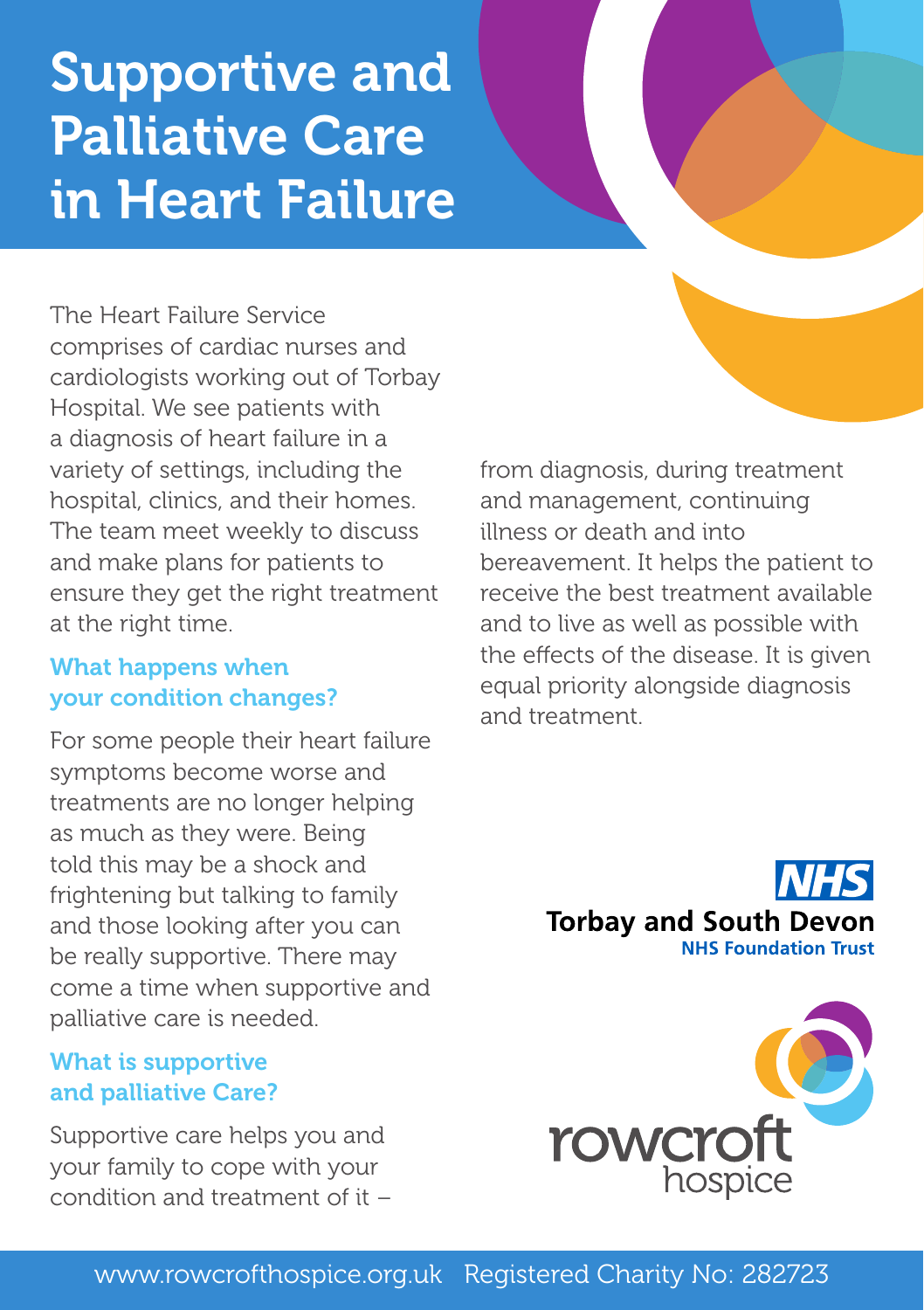

# What is supportive and palliative care? Continued

Palliative care is part of supportive care and is the active holistic care of patients with advanced progressive illness. Managing pain and other symptoms and providing psychological, social and spiritual support is our highest priority. The aim of palliative care is to achieve the best quality of life for patients and their families. Many aspects of palliative care are also important earlier in the course of the illness alongside other treatments.

Rowcroft Hospice and the Torbay and South Devon Foundation Trust Hospital Palliative Care Team provide palliative care in South Devon.

## Who are the supportive and palliative care in heart failure multi-disciplinary team?

- Cardiologists (doctors) specialising in heart failure
- Heart Failure Nurse Specialists
- Hospital Palliative Care Nurse Specialists and doctors
- Rowcroft Hospice Community Nurse Specialists, Occupational Therapists, Physiotherapists, Social Workers, Doctors, Complementary Therapists, Music Therapists and the Listening and Support Team.
- Community Matrons

The team meet twice a month to discuss patients whose care needs are changing and may benefit from more support.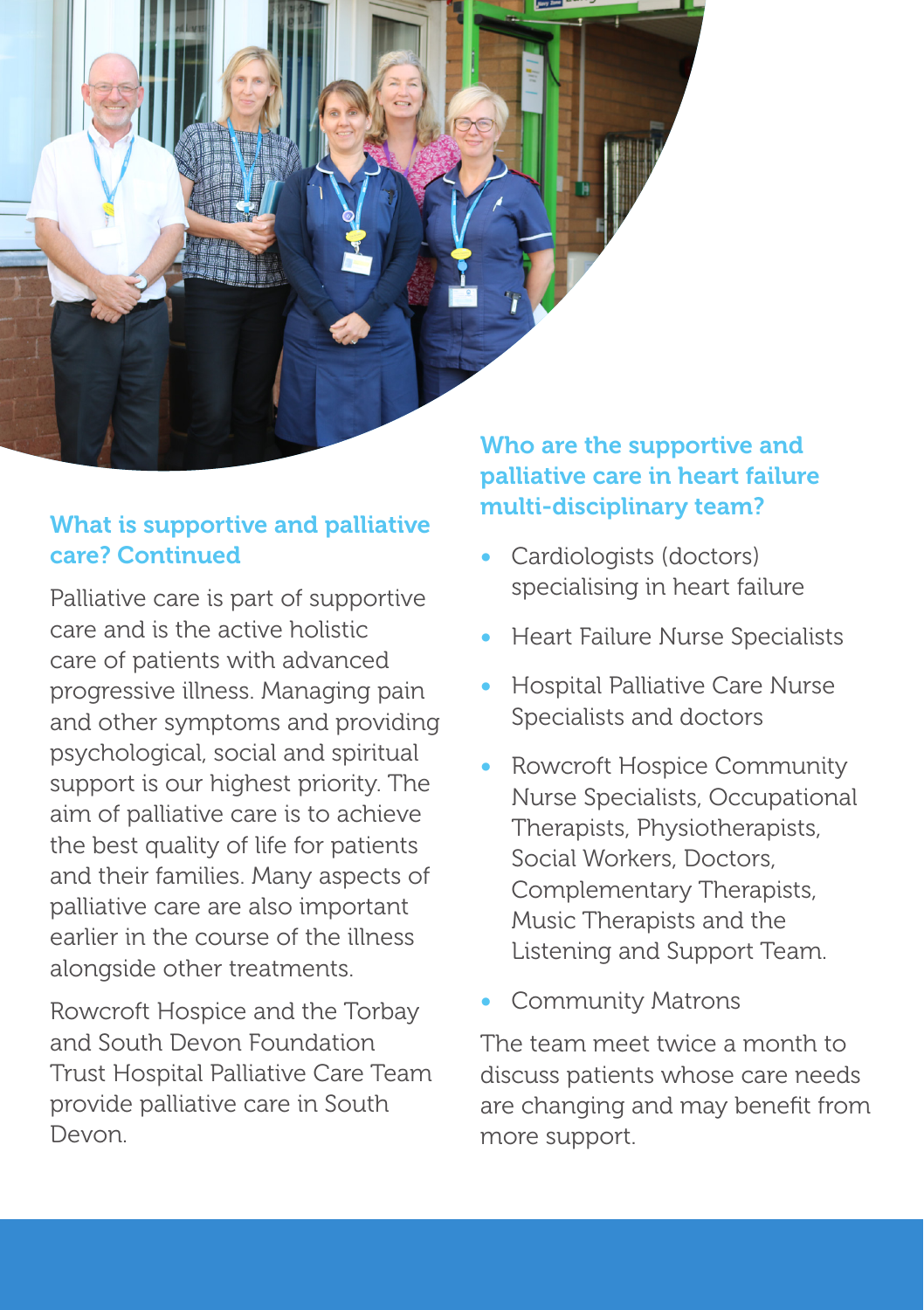

## Frequently asked questions and myth busters

## What happens in the multidisciplinary team meeting?

The team of health professionals looking after you will review your treatment, care and family support needs in partnership with your GP.

They will identify if support from the Palliative Care Team would help you and, with your permission, will ask them to contact you.

## How will this help me?

Any physical or emotional symptoms and care needs you have may be improved by this co-ordinated approach.

At this time in your life it is also important that you have a say and some control over your care. Planning for the future is one aspect which you may wish to discuss with the Palliative Care team or your GP.

### Fact:

Many people receive palliative care for a number of months or years. It is based on individual needs so services offered may vary.